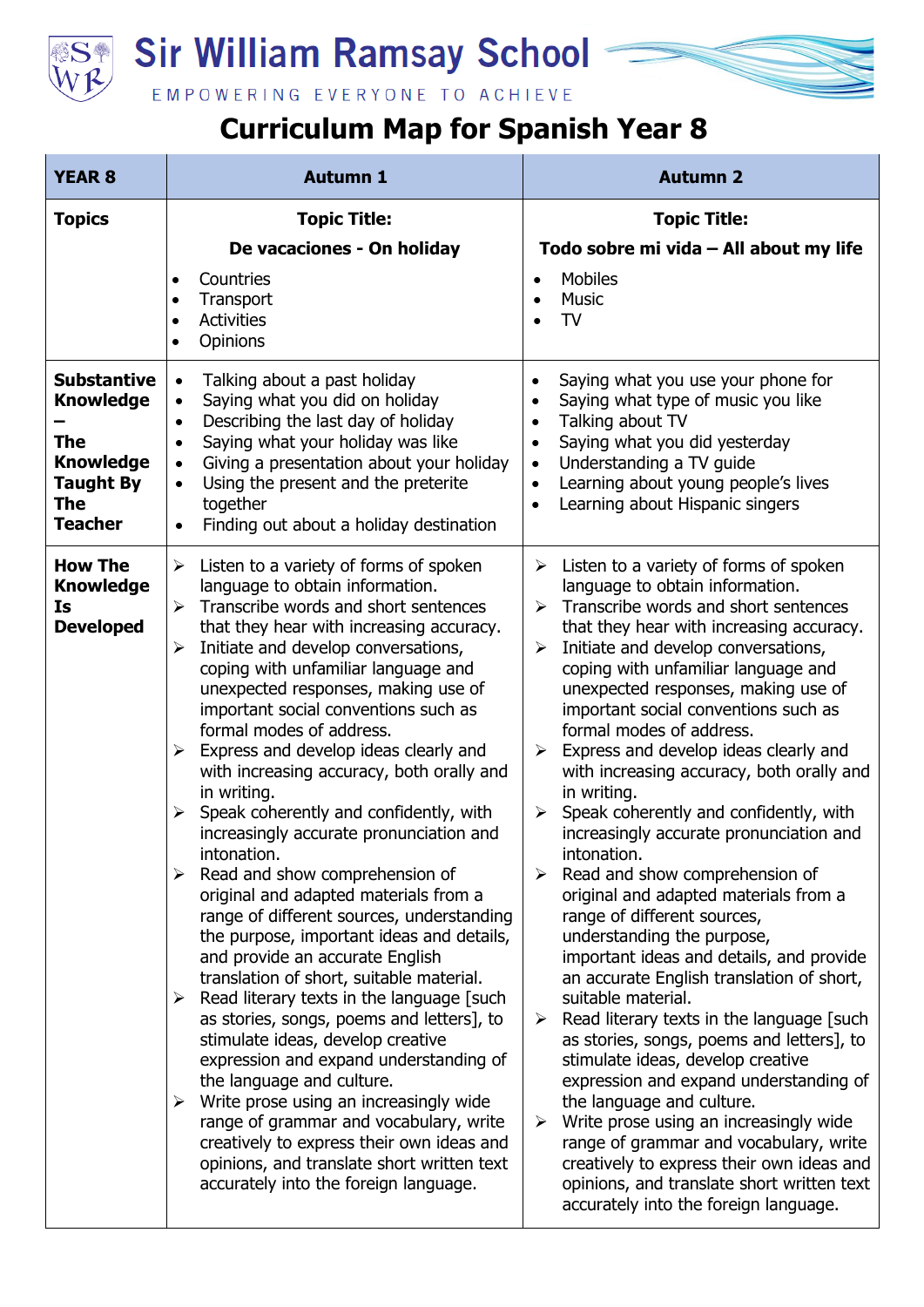| <b>Skills</b>                   | <b>Listening</b>                                                                                                                                                                                                                                                                                                                                                                                                                                                                                                                        | <b>Listening</b>                                                                                                                                                                                                                                                                                                                                                                                                                  |
|---------------------------------|-----------------------------------------------------------------------------------------------------------------------------------------------------------------------------------------------------------------------------------------------------------------------------------------------------------------------------------------------------------------------------------------------------------------------------------------------------------------------------------------------------------------------------------------|-----------------------------------------------------------------------------------------------------------------------------------------------------------------------------------------------------------------------------------------------------------------------------------------------------------------------------------------------------------------------------------------------------------------------------------|
|                                 | Listening for gist and detail                                                                                                                                                                                                                                                                                                                                                                                                                                                                                                           | Listening for gist and detail                                                                                                                                                                                                                                                                                                                                                                                                     |
|                                 | <b>Speaking</b>                                                                                                                                                                                                                                                                                                                                                                                                                                                                                                                         | <b>Speaking</b>                                                                                                                                                                                                                                                                                                                                                                                                                   |
|                                 | Preparing a presentation using a mind<br>map to structure my ideas                                                                                                                                                                                                                                                                                                                                                                                                                                                                      | Agreeing and disagreeing with someone                                                                                                                                                                                                                                                                                                                                                                                             |
|                                 | <b>Reading</b>                                                                                                                                                                                                                                                                                                                                                                                                                                                                                                                          | <b>Reading</b>                                                                                                                                                                                                                                                                                                                                                                                                                    |
|                                 | Reading for gist and detail<br>$\bullet$                                                                                                                                                                                                                                                                                                                                                                                                                                                                                                | Reading for gist and detail<br>$\bullet$                                                                                                                                                                                                                                                                                                                                                                                          |
|                                 | Use prediction when reading<br>$\bullet$                                                                                                                                                                                                                                                                                                                                                                                                                                                                                                | Tackling an authentic text<br>$\bullet$                                                                                                                                                                                                                                                                                                                                                                                           |
|                                 | Writing                                                                                                                                                                                                                                                                                                                                                                                                                                                                                                                                 | Writing                                                                                                                                                                                                                                                                                                                                                                                                                           |
|                                 | Using sequencers<br>$\bullet$<br>Using adjectives in exclamations<br>$\bullet$<br>Making sentences interesting using<br>$\bullet$<br>connectives, opinions, exclamations and<br>verbs in the $I$ and $we$ form<br>General writing skills (how to organise a<br>$\bullet$<br>text)<br>Specific writing skills: developing<br>$\bullet$<br>accuracy when writing in Spanish and<br>translating into Spanish<br>Developing cohesion and coherence<br>when translating texts from Spanish into<br>English<br>Grammar awareness<br>$\bullet$ | Use expressions of frequency<br>$\bullet$<br>Give a range of opinions and reasons<br>$\bullet$<br>General writing skills (how to organise a<br>$\bullet$<br>text)<br>Specific writing skills: developing<br>$\bullet$<br>accuracy when writing in Spanish and<br>translating into Spanish<br>Developing cohesion and coherence<br>$\bullet$<br>when translating texts from Spanish into<br>English<br>Grammar awareness           |
| <b>Links To</b>                 |                                                                                                                                                                                                                                                                                                                                                                                                                                                                                                                                         |                                                                                                                                                                                                                                                                                                                                                                                                                                   |
| <b>Prior</b><br><b>Learning</b> | Adjectives to be used in exclamation<br>$\bullet$<br>Food & drink vocabulary<br>$\bullet$<br>Places in the town to visit on a holiday<br>$\bullet$<br>Present tense<br>$\bullet$                                                                                                                                                                                                                                                                                                                                                        | Revision of the present tense AR, ER, IR<br>$\bullet$<br>verbs<br>Opinion words & justifications<br>$\bullet$<br>Preterite tense<br>$\bullet$                                                                                                                                                                                                                                                                                     |
| Literacy/                       | <b>Literacy</b>                                                                                                                                                                                                                                                                                                                                                                                                                                                                                                                         | Literacy                                                                                                                                                                                                                                                                                                                                                                                                                          |
| <b>Numeracy</b>                 | Analysing English grammar and literacy to<br>understand the following aspects of Spanish<br>grammar:-                                                                                                                                                                                                                                                                                                                                                                                                                                   | Analysing English grammar and literacy to<br>understand the following aspects of Spanish<br>grammar:-                                                                                                                                                                                                                                                                                                                             |
|                                 | Revision of the Present tense<br>$\bullet$<br>Use the preterite of 'ir'<br>$\bullet$<br>Use exclamatory phrases<br>$\bullet$<br>Use the preterite tense<br>$\bullet$<br>Use negative forms of the preterite<br>$\bullet$<br>Use sequencers<br>$\bullet$<br>Use the preterite of 'ser'<br>$\bullet$                                                                                                                                                                                                                                      | Use the present tense of regular verbs<br>$\bullet$<br>Use expression of frequency<br>$\bullet$<br>Give a range of opinions and reasons<br>$\bullet$<br>Use articles correctly<br>$\bullet$<br>Use the comparative<br>$\bullet$<br>Use agreement and disagreement<br>$\bullet$<br>expressions<br>Use the preterite of 'hacer'<br>$\bullet$<br>Use the preterite and the present<br>$\bullet$<br>Use time expressions<br>$\bullet$ |
|                                 | <b>Numeracy</b>                                                                                                                                                                                                                                                                                                                                                                                                                                                                                                                         | <b>Numeracy</b>                                                                                                                                                                                                                                                                                                                                                                                                                   |
|                                 | Dates                                                                                                                                                                                                                                                                                                                                                                                                                                                                                                                                   | Understanding and telling the time (from<br>the TV guide)                                                                                                                                                                                                                                                                                                                                                                         |
| <b>Cross</b>                    | <b>PSHE</b>                                                                                                                                                                                                                                                                                                                                                                                                                                                                                                                             | <b>PSHE</b>                                                                                                                                                                                                                                                                                                                                                                                                                       |
| <b>Curricular</b>               | Expressing opinions and justifications<br>$\bullet$<br>and others respecting these views<br>Exploring the Kaleidoscope Question<br>'What is a popular tourist destination in a<br>Spanish speaking country and what is it<br>like?'                                                                                                                                                                                                                                                                                                     | Expressing opinions and justifications<br>$\bullet$<br>and others respecting these views<br>Exploring the Kaleidoscope Question<br>$\bullet$<br>'What are the differences between<br>Reggaeton and Trap music genres in<br>Spain?'                                                                                                                                                                                                |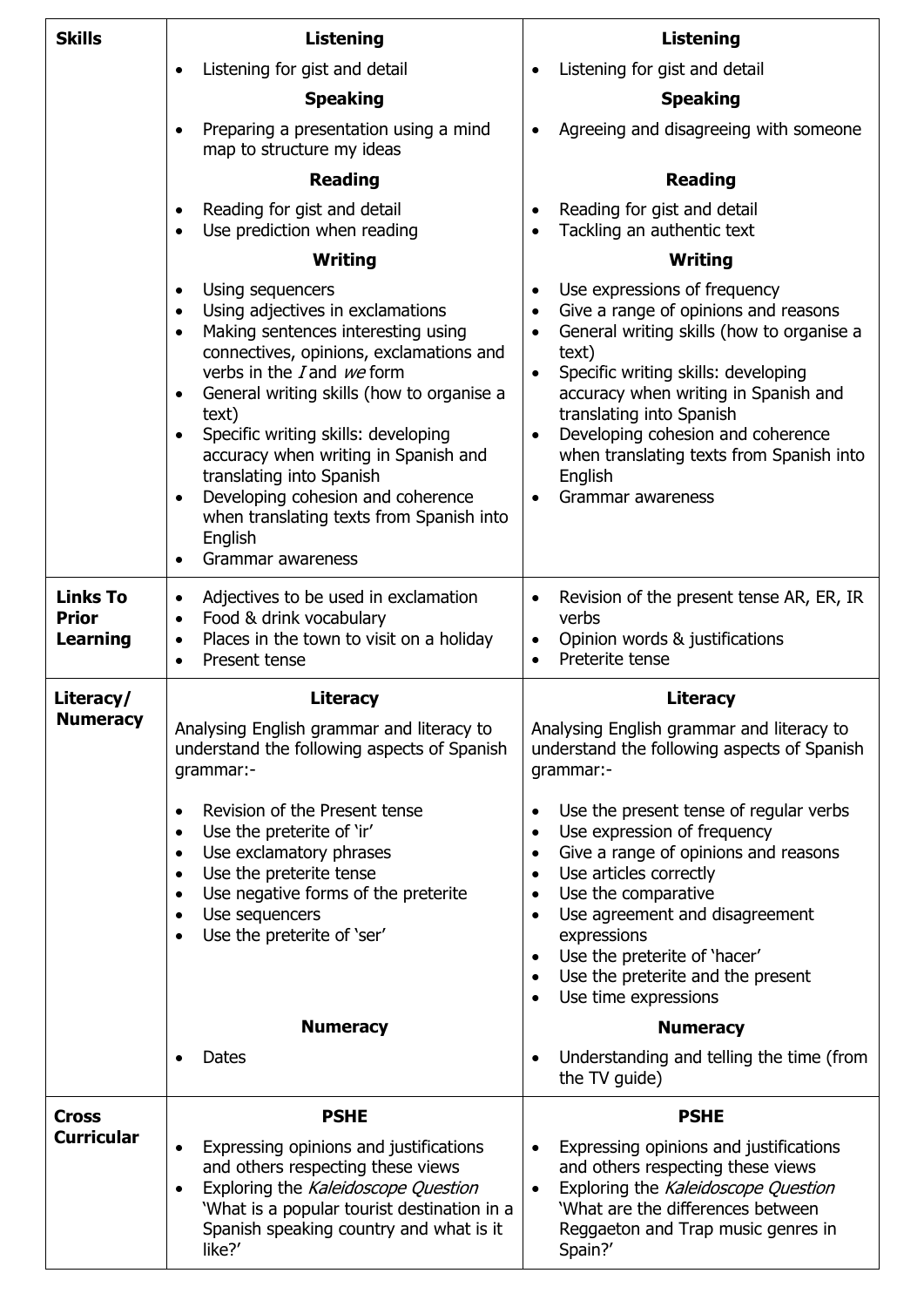|                   | <b>SMSC</b>                                                                                                                                                                                                                                                            | <b>SMSC</b>                                                                                                                                                                                                                                                                                                      |
|-------------------|------------------------------------------------------------------------------------------------------------------------------------------------------------------------------------------------------------------------------------------------------------------------|------------------------------------------------------------------------------------------------------------------------------------------------------------------------------------------------------------------------------------------------------------------------------------------------------------------|
|                   | Discussing types of holidays<br>$\bullet$<br>Discussing cultural differences between<br>$\bullet$<br>the UK and other countries<br>Discussing pros and cons of tourism<br>$\bullet$<br>Reflecting on ways of interacting with<br>$\bullet$<br>other people when abroad | Reflecting on use of social medias and<br>phones<br>Discussing the role of TV and specific TV<br>$\bullet$<br>programmes<br>Exploring singers and TV programmes<br>$\bullet$<br>form Hispanic culture<br>Discussing age limits on social media<br>$\bullet$<br>apps and reason why they are set at<br>those ages |
|                   | <b>Cross Curricular</b>                                                                                                                                                                                                                                                | <b>Cross Curricular</b>                                                                                                                                                                                                                                                                                          |
|                   | <b>English:</b> Correct grammatical terms and<br>$\bullet$<br>making presentations                                                                                                                                                                                     | <b>English:</b> Correct grammatical terms and<br>$\bullet$<br>writing for a variety of purposes<br><b>Music:</b> Review and evaluate music<br>$\bullet$                                                                                                                                                          |
|                   | <b>Gatsby Benchmarks</b>                                                                                                                                                                                                                                               | <b>Gatsby Benchmarks</b>                                                                                                                                                                                                                                                                                         |
|                   | Weather report - linking to<br>reporter/future jobs                                                                                                                                                                                                                    | Devising a short sketch for a South<br>$\bullet$<br>American soap -linking this to working in<br>media                                                                                                                                                                                                           |
| <b>Assessment</b> | Students will be formative and summative<br>assessed in the following skill areas:                                                                                                                                                                                     | Students will be formative and summative<br>assessed in the following skill areas:                                                                                                                                                                                                                               |
|                   | Listening<br>Speaking<br>Writing                                                                                                                                                                                                                                       | Speaking<br>Writing                                                                                                                                                                                                                                                                                              |

| <b>YEAR 8</b>                                                                                                                | <b>Spring 1</b>                                                                                                                                                                                                                                                                                                                                                       | <b>Spring 2 &amp; Summer 1</b>                                                                                                                                                                                                                                                                                                                                                                                |
|------------------------------------------------------------------------------------------------------------------------------|-----------------------------------------------------------------------------------------------------------------------------------------------------------------------------------------------------------------------------------------------------------------------------------------------------------------------------------------------------------------------|---------------------------------------------------------------------------------------------------------------------------------------------------------------------------------------------------------------------------------------------------------------------------------------------------------------------------------------------------------------------------------------------------------------|
| <b>Topics</b>                                                                                                                | <b>Topic Title:</b><br>iA comer! - Let's eat!                                                                                                                                                                                                                                                                                                                         | <b>Topic Title:</b><br>¿Qué hacemos? - What shall we do?                                                                                                                                                                                                                                                                                                                                                      |
|                                                                                                                              | Food<br><b>Mealtimes</b><br>$\bullet$<br>At a restaurant<br>Parties                                                                                                                                                                                                                                                                                                   | Routines<br>Time<br>Clothes<br><b>Sporting Events</b>                                                                                                                                                                                                                                                                                                                                                         |
| <b>Substantive</b><br><b>Knowledge</b><br><b>The</b><br><b>Knowledge</b><br><b>Taught By</b><br><b>The</b><br><b>Teacher</b> | Saying what food you like<br>$\bullet$<br>Describing mealtimes<br>$\bullet$<br>Ordering a meal<br>$\bullet$<br>Discussing what to buy for a party<br>$\bullet$<br>Giving an account of a party<br>$\bullet$<br>Using copying strategies when speaking<br>$\bullet$<br>Learning about food in other countries<br>$\bullet$                                             | Arranging to go out<br>$\bullet$<br>Making excuses<br>$\bullet$<br>Discussing getting ready to go out and<br>$\bullet$<br>revising the time<br>Talking about clothes<br>$\bullet$<br>Talking about sporting events and<br>$\bullet$<br>revision of sports and hobbies<br>Writing about a problem<br>$\bullet$<br>Describing outfits                                                                           |
| <b>How The</b><br><b>Knowledge</b><br><b>Is</b><br><b>Developed</b>                                                          | Listen to a variety of forms of spoken<br>➤<br>language to obtain information.<br>Transcribe words and short sentences<br>➤<br>that they hear with increasing accuracy.<br>Initiate and develop conversations,<br>➤<br>coping with unfamiliar language and<br>unexpected responses, making use of<br>important social conventions such as<br>formal modes of address. | Listen to a variety of forms of spoken<br>➤<br>language to obtain information.<br>Transcribe words and short sentences<br>$\blacktriangleright$<br>that they hear with increasing accuracy.<br>Initiate and develop conversations,<br>$\blacktriangleright$<br>coping with unfamiliar language and<br>unexpected responses, making use of<br>important social conventions such as<br>formal modes of address. |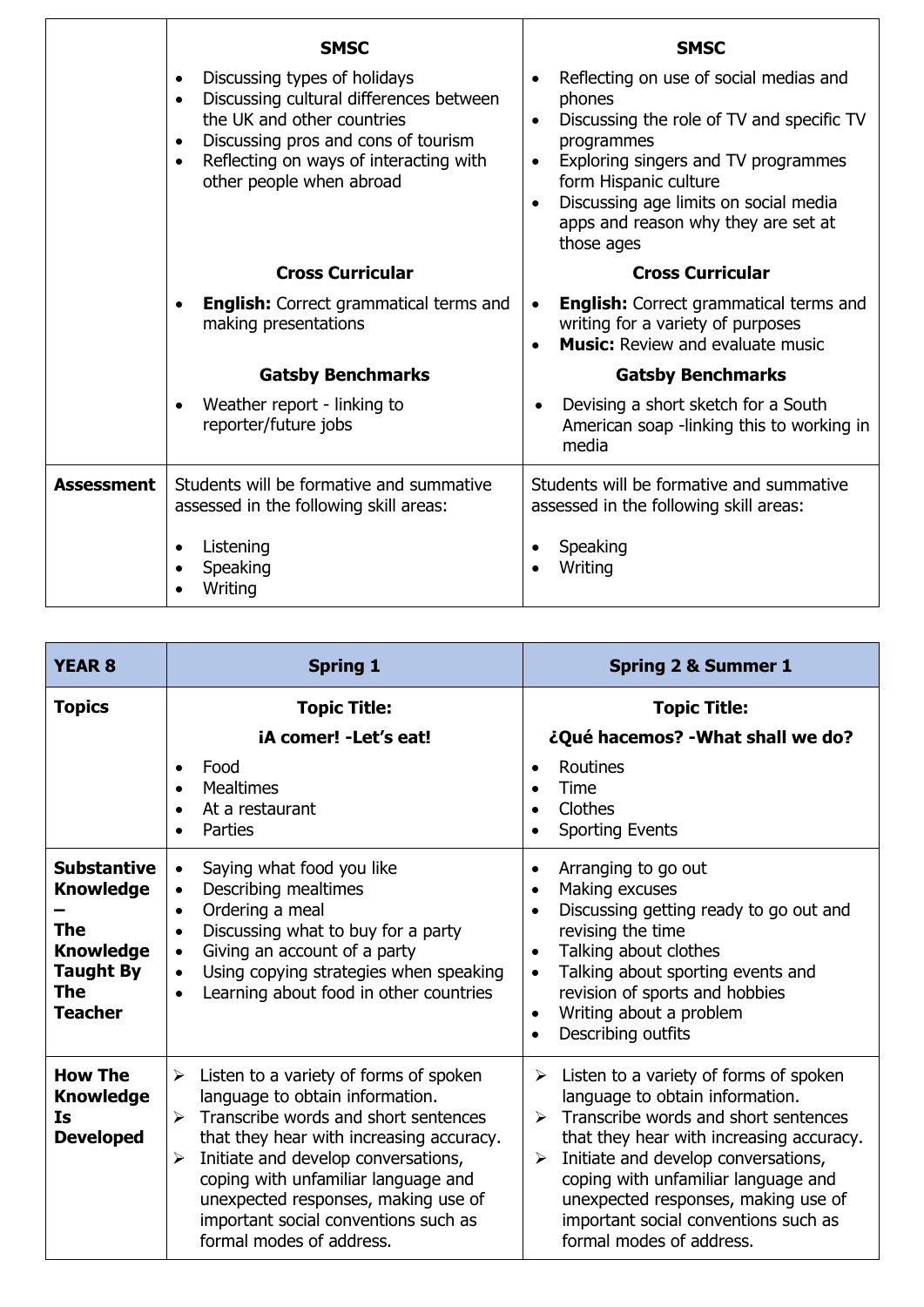|                                                    | $\triangleright$ Express and develop ideas clearly and<br>with increasing accuracy, both orally and<br>in writing.<br>Speak coherently and confidently, with<br>➤<br>increasingly accurate pronunciation and<br>intonation.<br>Read and show comprehension of<br>$\blacktriangleright$<br>original and adapted materials from a<br>range of different sources, understanding<br>the purpose, important ideas and details,<br>and provide an accurate English<br>translation of short, suitable material.<br>Read literary texts in the language (such<br>≻<br>as stories, songs, poems and letters), to<br>stimulate ideas, develop creative<br>expression and expand understanding of<br>the language and culture.<br>Write prose using an increasingly wide<br>≻<br>range of grammar and vocabulary, write<br>creatively to express their own ideas and<br>opinions, and translate short written text<br>accurately into the foreign language. | $\triangleright$ Express and develop ideas clearly and<br>with increasing accuracy, both orally and<br>in writing.<br>Speak coherently and confidently, with<br>➤<br>increasingly accurate pronunciation and<br>intonation.<br>Read and show comprehension of<br>➤<br>original and adapted materials from a<br>range of different sources,<br>understanding the purpose,<br>important ideas and details, and provide<br>an accurate English translation of short,<br>suitable material.<br>Read literary texts in the language (such<br>➤<br>as stories, songs, poems and letters), to<br>stimulate ideas, develop creative<br>expression and expand understanding of<br>the language and culture.<br>Write prose using an increasingly wide<br>➤<br>range of grammar and vocabulary, write<br>creatively to express their own ideas and<br>opinions, and translate short written text<br>accurately into the foreign language. |
|----------------------------------------------------|--------------------------------------------------------------------------------------------------------------------------------------------------------------------------------------------------------------------------------------------------------------------------------------------------------------------------------------------------------------------------------------------------------------------------------------------------------------------------------------------------------------------------------------------------------------------------------------------------------------------------------------------------------------------------------------------------------------------------------------------------------------------------------------------------------------------------------------------------------------------------------------------------------------------------------------------------|---------------------------------------------------------------------------------------------------------------------------------------------------------------------------------------------------------------------------------------------------------------------------------------------------------------------------------------------------------------------------------------------------------------------------------------------------------------------------------------------------------------------------------------------------------------------------------------------------------------------------------------------------------------------------------------------------------------------------------------------------------------------------------------------------------------------------------------------------------------------------------------------------------------------------------|
| <b>Skills</b>                                      | <b>Listening</b>                                                                                                                                                                                                                                                                                                                                                                                                                                                                                                                                                                                                                                                                                                                                                                                                                                                                                                                                 | <b>Listening</b>                                                                                                                                                                                                                                                                                                                                                                                                                                                                                                                                                                                                                                                                                                                                                                                                                                                                                                                |
|                                                    | Listening for gist and detail                                                                                                                                                                                                                                                                                                                                                                                                                                                                                                                                                                                                                                                                                                                                                                                                                                                                                                                    | Listening for gist and detail                                                                                                                                                                                                                                                                                                                                                                                                                                                                                                                                                                                                                                                                                                                                                                                                                                                                                                   |
|                                                    | <b>Speaking</b>                                                                                                                                                                                                                                                                                                                                                                                                                                                                                                                                                                                                                                                                                                                                                                                                                                                                                                                                  | <b>Speaking</b>                                                                                                                                                                                                                                                                                                                                                                                                                                                                                                                                                                                                                                                                                                                                                                                                                                                                                                                 |
|                                                    | Using coping strategies when speaking                                                                                                                                                                                                                                                                                                                                                                                                                                                                                                                                                                                                                                                                                                                                                                                                                                                                                                            | Use exclamations                                                                                                                                                                                                                                                                                                                                                                                                                                                                                                                                                                                                                                                                                                                                                                                                                                                                                                                |
|                                                    | i.e. fillers and asking someone to repeat<br>and explain<br>Agreeing and disagreeing with someone<br>Use exclamations                                                                                                                                                                                                                                                                                                                                                                                                                                                                                                                                                                                                                                                                                                                                                                                                                            |                                                                                                                                                                                                                                                                                                                                                                                                                                                                                                                                                                                                                                                                                                                                                                                                                                                                                                                                 |
|                                                    | <b>Reading</b>                                                                                                                                                                                                                                                                                                                                                                                                                                                                                                                                                                                                                                                                                                                                                                                                                                                                                                                                   | <b>Reading</b>                                                                                                                                                                                                                                                                                                                                                                                                                                                                                                                                                                                                                                                                                                                                                                                                                                                                                                                  |
|                                                    | Reading for gist and detail<br>Using a dictionary<br>$\bullet$                                                                                                                                                                                                                                                                                                                                                                                                                                                                                                                                                                                                                                                                                                                                                                                                                                                                                   | Reading for gist and detail<br>$\bullet$<br>Using a dictionary<br>$\bullet$<br>Use verb endings to translate accurately<br>$\bullet$<br>into English                                                                                                                                                                                                                                                                                                                                                                                                                                                                                                                                                                                                                                                                                                                                                                            |
|                                                    | Writing                                                                                                                                                                                                                                                                                                                                                                                                                                                                                                                                                                                                                                                                                                                                                                                                                                                                                                                                          | Writing                                                                                                                                                                                                                                                                                                                                                                                                                                                                                                                                                                                                                                                                                                                                                                                                                                                                                                                         |
|                                                    | Use a wide range of opinions<br>$\bullet$<br>General writing skills (how to organise a<br>$\bullet$<br>text)<br>Specific writing skills: developing<br>$\bullet$<br>accuracy when writing in Spanish and<br>translating into Spanish<br>Developing cohesion and coherence<br>$\bullet$<br>when translating texts from Spanish into<br>English<br>Grammar awareness<br>٠                                                                                                                                                                                                                                                                                                                                                                                                                                                                                                                                                                          | General writing skills (how to organise a<br>$\bullet$<br>text)<br>Specific writing skills: developing<br>$\bullet$<br>accuracy when writing in Spanish and<br>translating into Spanish<br>Developing cohesion and coherence<br>$\bullet$<br>when translating texts from Spanish into<br>English<br>Grammar awareness<br>$\bullet$<br>Using time expressions<br>$\bullet$                                                                                                                                                                                                                                                                                                                                                                                                                                                                                                                                                       |
| <b>Links To</b><br><b>Prior</b><br><b>Learning</b> | Opinion words<br>$\bullet$<br>Time expressions<br>$\bullet$<br>The time<br>$\bullet$<br>Preterite tense<br>$\bullet$<br>Near future tense<br>$\bullet$                                                                                                                                                                                                                                                                                                                                                                                                                                                                                                                                                                                                                                                                                                                                                                                           | Places in the town<br>$\bullet$<br>The time<br>$\bullet$<br>Time expressions<br>$\bullet$<br>Present tense<br>$\bullet$<br>Near future tense<br>$\bullet$<br>Colours<br>$\bullet$<br>Adjective patterns<br>Preterite tense                                                                                                                                                                                                                                                                                                                                                                                                                                                                                                                                                                                                                                                                                                      |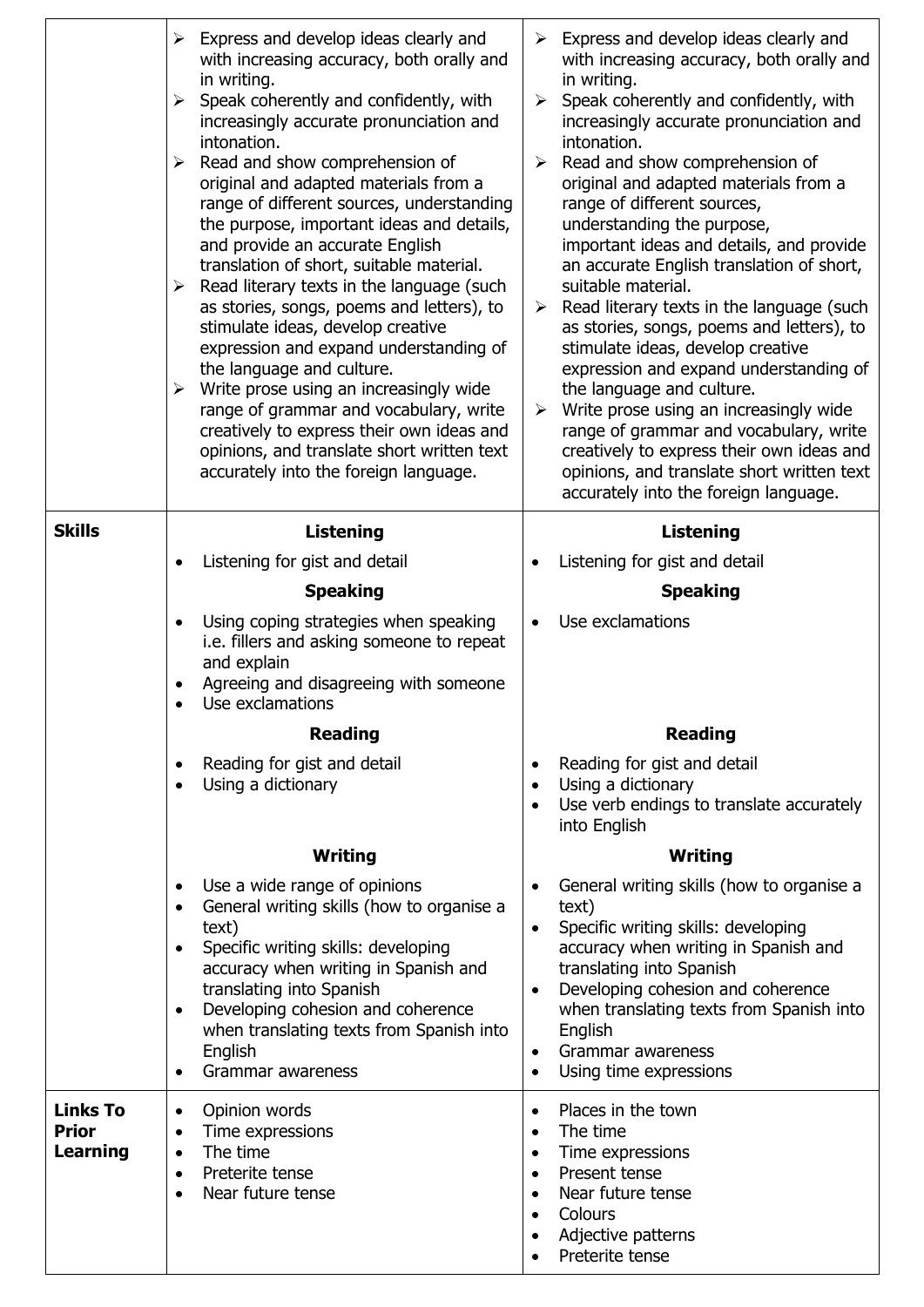| Literacy/         | Literacy                                                                                                                                                                                                                                                                                                                                                                                                                                                                                                                                                       | <b>Literacy</b>                                                                                                                                                                                                                                                                                                                                                                                                                                                                 |
|-------------------|----------------------------------------------------------------------------------------------------------------------------------------------------------------------------------------------------------------------------------------------------------------------------------------------------------------------------------------------------------------------------------------------------------------------------------------------------------------------------------------------------------------------------------------------------------------|---------------------------------------------------------------------------------------------------------------------------------------------------------------------------------------------------------------------------------------------------------------------------------------------------------------------------------------------------------------------------------------------------------------------------------------------------------------------------------|
| <b>Numeracy</b>   | Analysing English grammar and literacy to<br>understand the following aspects of Spanish<br>grammar:-                                                                                                                                                                                                                                                                                                                                                                                                                                                          | Analysing English grammar and literacy to<br>understand the following aspects of Spanish<br>grammar:-                                                                                                                                                                                                                                                                                                                                                                           |
|                   | Use the verb 'querer'<br>$\bullet$<br>Use a wider range of opinions<br>$\bullet$<br>Agree/ disagree with someone<br>$\bullet$<br>Use exclamations<br>$\bullet$<br>Use negatives<br>$\bullet$<br>Use 'usted/ustedes'<br>$\bullet$<br>Use the near future tense<br>$\bullet$<br>Use 3 tenses together<br>$\bullet$<br>Use direct object pronouns<br>$\bullet$                                                                                                                                                                                                    | Use 'me/te gustaría' + infinitve<br>$\bullet$<br>Use the modal verbs 'querrer' and<br>$\bullet$<br>'poder'<br>Use exclamations<br>$\bullet$<br>Use reflexive verbs<br>$\bullet$<br>Use sequencers and frequency words<br>$\bullet$<br>Use adjectives of colour<br>$\bullet$<br>Difference between 'this' and 'these'<br>$\bullet$<br>Use the near future tense<br>$\bullet$<br>Refer to the present, past and future<br>$\bullet$<br>Use structures with two verbs<br>$\bullet$ |
|                   | <b>Numeracy</b>                                                                                                                                                                                                                                                                                                                                                                                                                                                                                                                                                | <b>Numeracy</b>                                                                                                                                                                                                                                                                                                                                                                                                                                                                 |
|                   | Saying how much things are<br>$\bullet$<br>Talking about quantities<br>$\bullet$                                                                                                                                                                                                                                                                                                                                                                                                                                                                               | Understand and telling the time                                                                                                                                                                                                                                                                                                                                                                                                                                                 |
| <b>Cross</b>      | <b>PSHE</b>                                                                                                                                                                                                                                                                                                                                                                                                                                                                                                                                                    | <b>PSHE</b>                                                                                                                                                                                                                                                                                                                                                                                                                                                                     |
| curricular        | Expressing opinions and justifications and<br>$\bullet$                                                                                                                                                                                                                                                                                                                                                                                                                                                                                                        | Expressing opinions and justifications<br>$\bullet$                                                                                                                                                                                                                                                                                                                                                                                                                             |
|                   | others respecting these views.<br>Exploring the Kaleidoscope Question<br>'What is the history of tapas?'                                                                                                                                                                                                                                                                                                                                                                                                                                                       | and others respecting these views.<br>Exploring the Kaleidoscope Question 'Is<br>Spanish fashion as popular as in other<br>countries, for example in France/Italy?'                                                                                                                                                                                                                                                                                                             |
|                   | <b>SMSC</b>                                                                                                                                                                                                                                                                                                                                                                                                                                                                                                                                                    | <b>SMSC</b>                                                                                                                                                                                                                                                                                                                                                                                                                                                                     |
|                   | Researching and learning how Easter is<br>$\bullet$<br>celebrated in Spain<br>Reflecting on healthy and unhealthy<br>meal choices<br>Exploring menus in Spanish.<br>$\bullet$<br>Learning about food and nutritional<br>$\bullet$<br>habits in other countries.<br>Learning mealtimes and their difference<br>$\bullet$<br>in Spain/Spanish speaking countries<br>compared to UK<br>Reflecting on age limits for some<br>$\bullet$<br>unhealthy lifestyle choices and reasons<br>why are they set at those ages.<br>Reflecting on choices of diet<br>$\bullet$ | Reflecting on environmental impact of<br>$\bullet$<br>fast fashion and the importance of<br>ethical choices when shopping for<br>clothes<br>Exploring sporting events in Spanish<br>speaking countries<br>Discussing daily routines and personal<br>٠<br>problems                                                                                                                                                                                                               |
|                   | <b>Cross Curricular</b>                                                                                                                                                                                                                                                                                                                                                                                                                                                                                                                                        | <b>Cross Curricular</b>                                                                                                                                                                                                                                                                                                                                                                                                                                                         |
|                   | <b>Food Tech:</b> Creating a crazy recipe<br>$\bullet$<br><b>English:</b> Writing for a variety of<br>$\bullet$<br>purposes, making presentations                                                                                                                                                                                                                                                                                                                                                                                                              | <b>Textiles:</b> Creating an outfit with<br>٠<br>recycling materials for a fashion show<br><b>English:</b> Use correct grammatical terms,<br>$\bullet$<br>making presentations                                                                                                                                                                                                                                                                                                  |
|                   | <b>Gatsby Benchmarks</b>                                                                                                                                                                                                                                                                                                                                                                                                                                                                                                                                       | <b>Gatsby Benchmarks</b>                                                                                                                                                                                                                                                                                                                                                                                                                                                        |
|                   | Roleplays in a café/restaurant -linking<br>$\bullet$<br>this to working in hospitality                                                                                                                                                                                                                                                                                                                                                                                                                                                                         | Roleplays in a café/restaurant -linking to<br>working in hospitality<br>Organising a fashion show -linking this to<br>working in the fashion industry                                                                                                                                                                                                                                                                                                                           |
| <b>Cross</b>      | <b>PSHE</b>                                                                                                                                                                                                                                                                                                                                                                                                                                                                                                                                                    | <b>PSHE</b>                                                                                                                                                                                                                                                                                                                                                                                                                                                                     |
| <b>Curricular</b> | Expressing opinions and justifications<br>and others respecting these views                                                                                                                                                                                                                                                                                                                                                                                                                                                                                    | Expressing opinions and justifications<br>and others respecting these views                                                                                                                                                                                                                                                                                                                                                                                                     |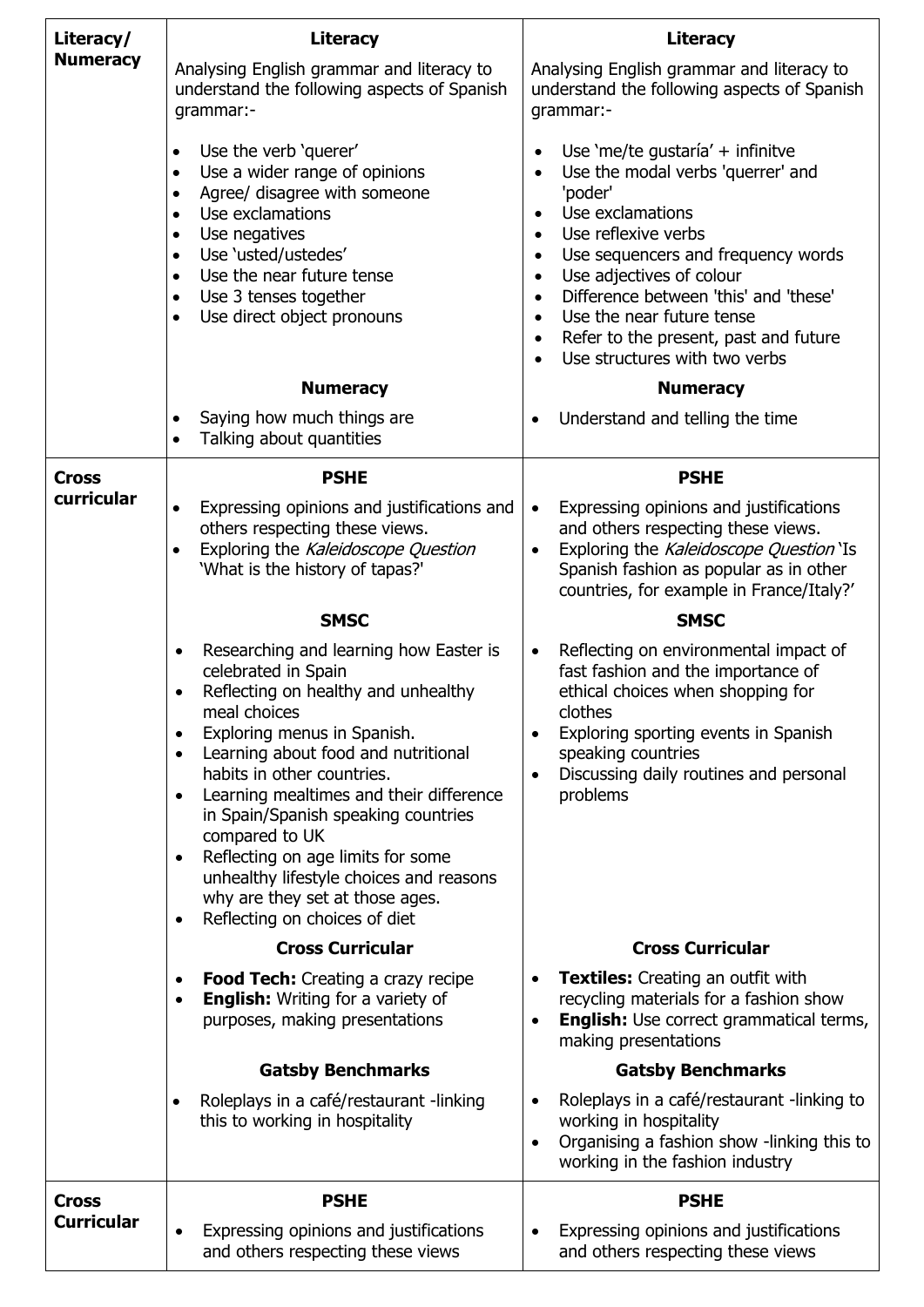|                   | Exploring the Kaleidoscope Question -<br>$\bullet$<br>Which sports originate from Spanish<br>speaking countries and can you describe<br>what they are?<br><b>SMSC</b>                                                                                                                    | Exploring the Kaleidoscope Question -<br>What are the differences/similarities<br>between an English/French breakfast?<br><b>SMSC</b>                                                                                                                                                                                                                            |
|-------------------|------------------------------------------------------------------------------------------------------------------------------------------------------------------------------------------------------------------------------------------------------------------------------------------|------------------------------------------------------------------------------------------------------------------------------------------------------------------------------------------------------------------------------------------------------------------------------------------------------------------------------------------------------------------|
|                   | Exploring other countries in which<br>$\bullet$<br>Spanish is spoken and their weather<br>Exploring celebrations from different<br>$\bullet$<br>countries (lessons on Easter or<br>Valentine's Day)                                                                                      | Exploring French food/eating style and<br>comparing it to the British one<br>Exploring celebrations from different<br>$\bullet$<br>countries (lessons on Easter or Mardi<br>gras)<br>Reflecting on importance of healthy<br>$\bullet$<br>eating<br>Reflecting on interaction with other<br>$\bullet$<br>people when ordering food in a coffee<br>shop/restaurant |
|                   | <b>Cross Curricular</b>                                                                                                                                                                                                                                                                  | <b>Cross Curricular</b>                                                                                                                                                                                                                                                                                                                                          |
|                   | PE: Discussing different sports from<br>Spanish speaking countries. Looking at<br>Flamenco dancing<br><b>Music:</b> Looking at different Spanish<br>$\bullet$<br>music genres<br><b>Geography:</b> Weather, climate and maps<br>$\bullet$<br><b>RE:</b> Christian festivals<br>$\bullet$ | Food Tech: Discussing continental<br>breakfast foods and comparing then to<br>the UK<br><b>Drama:</b> Creating a role play at a café<br>$\bullet$<br><b>RE:</b> Christian festivals<br>$\bullet$<br><b>Geography:</b> Weather, climate and maps<br>$\bullet$                                                                                                     |
|                   | <b>Gatsby Benchmarks</b>                                                                                                                                                                                                                                                                 | <b>Gatsby Benchmarks</b>                                                                                                                                                                                                                                                                                                                                         |
|                   | Weather Report - linking to<br>reporter/future jobs                                                                                                                                                                                                                                      | Weather Report - linking to reporter<br>jobs<br>Roleplays in a café/restaurant linking to<br>working in hospitality                                                                                                                                                                                                                                              |
|                   | Students will be formative and summative<br>assessed in the following skill areas:                                                                                                                                                                                                       | Students will be formative and summative<br>assessed in the following skill areas:                                                                                                                                                                                                                                                                               |
| <b>Assessment</b> | Listening<br>$\bullet$<br>Reading<br>$\bullet$<br>Writing                                                                                                                                                                                                                                | Speaking<br>Writing                                                                                                                                                                                                                                                                                                                                              |

| <b>YEAR 8</b>                                                                                                    | <b>Summer 1 &amp; Spring 2</b>                                                                                                                                                                                                                                                                                 | <b>Summer 2</b>                                                                                                                                                                                           |
|------------------------------------------------------------------------------------------------------------------|----------------------------------------------------------------------------------------------------------------------------------------------------------------------------------------------------------------------------------------------------------------------------------------------------------------|-----------------------------------------------------------------------------------------------------------------------------------------------------------------------------------------------------------|
| <b>Topics</b>                                                                                                    | <b>Topic Title:</b>                                                                                                                                                                                                                                                                                            | <b>Topic Title:</b>                                                                                                                                                                                       |
|                                                                                                                  | ¿Qué hacemos? - What shall we do?<br><b>Invitations</b><br>Routines<br>Time<br>Clothes<br>$\bullet$<br><b>Sporting Events</b>                                                                                                                                                                                  | <b>Operación verano - Operation Summer</b><br>Holiday - Home Activities<br><b>Directions</b><br><b>Summer Camps</b><br><b>Holiday Destinations</b>                                                        |
| <b>Substantive</b><br><b>Knowledge</b><br>– The<br><b>Knowledge</b><br><b>Taught By</b><br>The<br><b>Teacher</b> | Arranging to go out<br>$\bullet$<br>Making excuses<br>$\bullet$<br>Discussing getting ready to go out and<br>$\bullet$<br>revising the time<br>Talking about clothes<br>$\bullet$<br>Talking about sporting events and<br>revision of sports and hobbies<br>Writing about a problem<br>٠<br>Describing outfits | Describing a holiday home<br>Describing holiday activities<br>$\bullet$<br>Asking for directions<br>Talking about summer camps<br>$\bullet$<br>Describing a world trip<br>Discussing holiday destinations |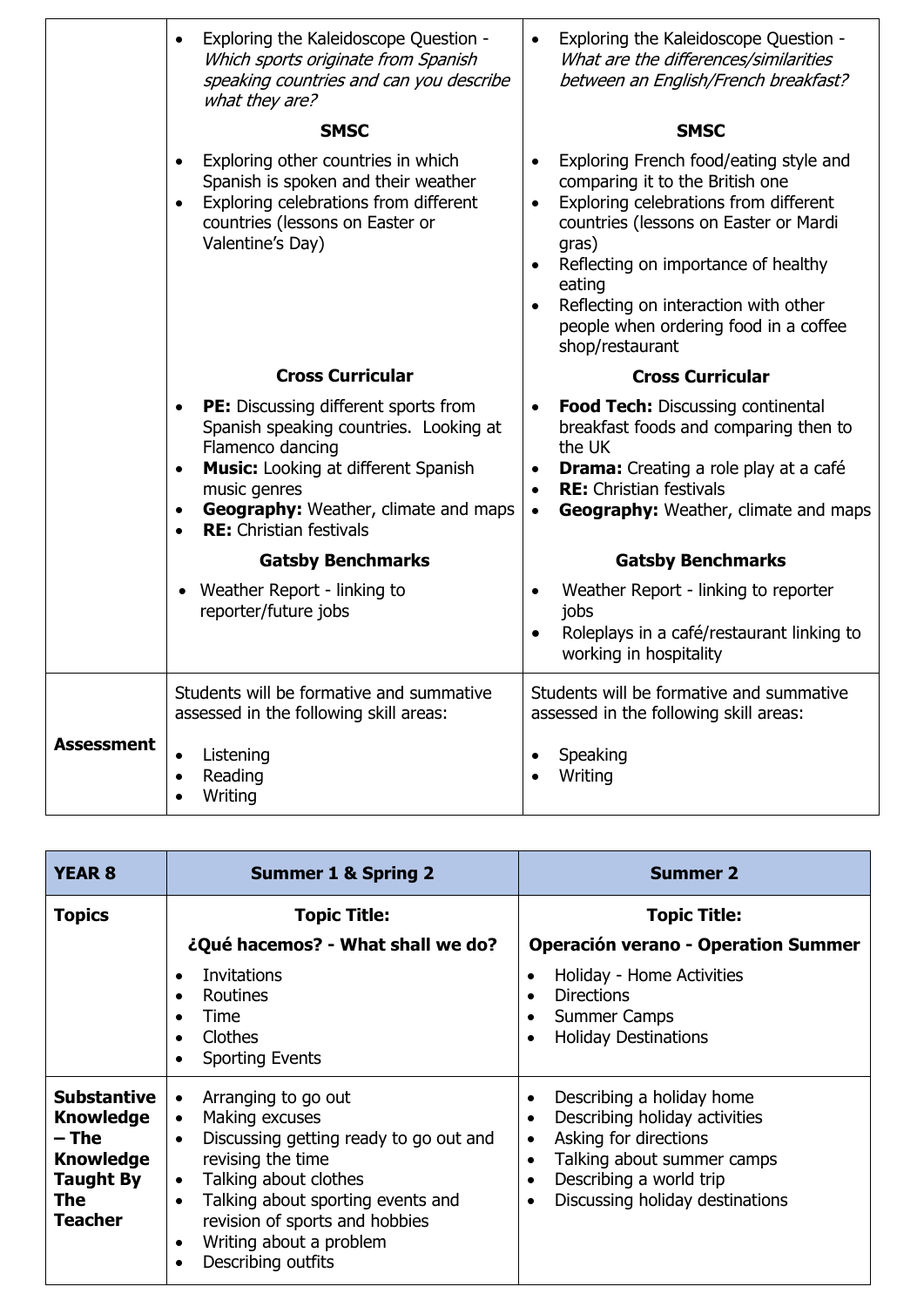| <b>How The</b><br><b>Knowledge</b><br>Is<br><b>Developed</b> | $\triangleright$ Listen to a variety of forms of spoken<br>language to obtain information.<br>Transcribe words and short sentences<br>➤<br>that they hear with increasing<br>accuracy.<br>Initiate and develop conversations,<br>➤<br>coping with unfamiliar language and<br>unexpected responses, making use of<br>important social conventions such as<br>formal modes of address.<br>Express and develop ideas clearly and<br>➤<br>with increasing accuracy, both orally<br>and in writing.<br>Speak coherently and confidently, with<br>$\blacktriangleright$<br>increasingly accurate pronunciation and<br>intonation.<br>Read and show comprehension of<br>➤<br>original and adapted materials from a<br>range of different sources,<br>understanding the purpose,<br>important ideas and details, and<br>provide an accurate English translation<br>of short, suitable material.<br>Read literary texts in the language<br>$\blacktriangleright$<br>(such as stories, songs, poems and<br>letters), to stimulate ideas, develop<br>creative expression and expand<br>understanding of the language and<br>culture.<br>Write prose using an increasingly wide<br>range of grammar and vocabulary,<br>write creatively to express their own<br>ideas and opinions, and translate short<br>written text accurately into the foreign | $\triangleright$ Listen to a variety of forms of spoken<br>language to obtain information.<br>Transcribe words and short sentences<br>➤<br>that they hear with increasing<br>accuracy.<br>Initiate and develop conversations,<br>≻<br>coping with unfamiliar language and<br>unexpected responses, making use of<br>important social conventions such as<br>formal modes of address.<br>Express and develop ideas clearly and<br>➤<br>with increasing accuracy, both orally<br>and in writing.<br>Speak coherently and confidently, with<br>$\blacktriangleright$<br>increasingly accurate pronunciation and<br>intonation.<br>Read and show comprehension of<br>≻<br>original and adapted materials from a<br>range of different sources,<br>understanding the purpose,<br>important ideas and details, and<br>provide an accurate English translation<br>of short, suitable material.<br>Read literary texts in the language<br>➤<br>(such as stories, songs, poems and<br>letters), to stimulate ideas, develop<br>creative expression and expand<br>understanding of the language and<br>culture.<br>Write prose using an increasingly wide<br>➤<br>range of grammar and vocabulary,<br>write creatively to express their own<br>ideas and opinions, and translate short<br>written text accurately into the foreign |
|--------------------------------------------------------------|-----------------------------------------------------------------------------------------------------------------------------------------------------------------------------------------------------------------------------------------------------------------------------------------------------------------------------------------------------------------------------------------------------------------------------------------------------------------------------------------------------------------------------------------------------------------------------------------------------------------------------------------------------------------------------------------------------------------------------------------------------------------------------------------------------------------------------------------------------------------------------------------------------------------------------------------------------------------------------------------------------------------------------------------------------------------------------------------------------------------------------------------------------------------------------------------------------------------------------------------------------------------------------------------------------------------------------------------|--------------------------------------------------------------------------------------------------------------------------------------------------------------------------------------------------------------------------------------------------------------------------------------------------------------------------------------------------------------------------------------------------------------------------------------------------------------------------------------------------------------------------------------------------------------------------------------------------------------------------------------------------------------------------------------------------------------------------------------------------------------------------------------------------------------------------------------------------------------------------------------------------------------------------------------------------------------------------------------------------------------------------------------------------------------------------------------------------------------------------------------------------------------------------------------------------------------------------------------------------------------------------------------------------------------------------|
| <b>Skills</b>                                                | language<br><b>Listening</b>                                                                                                                                                                                                                                                                                                                                                                                                                                                                                                                                                                                                                                                                                                                                                                                                                                                                                                                                                                                                                                                                                                                                                                                                                                                                                                            | language<br><b>Listening</b>                                                                                                                                                                                                                                                                                                                                                                                                                                                                                                                                                                                                                                                                                                                                                                                                                                                                                                                                                                                                                                                                                                                                                                                                                                                                                             |
|                                                              | Listening for gist and detail                                                                                                                                                                                                                                                                                                                                                                                                                                                                                                                                                                                                                                                                                                                                                                                                                                                                                                                                                                                                                                                                                                                                                                                                                                                                                                           | Listening for gist and detail<br>Listening for time expressions<br>٠<br>Listening for tenses<br>$\bullet$                                                                                                                                                                                                                                                                                                                                                                                                                                                                                                                                                                                                                                                                                                                                                                                                                                                                                                                                                                                                                                                                                                                                                                                                                |
|                                                              | <b>Speaking</b>                                                                                                                                                                                                                                                                                                                                                                                                                                                                                                                                                                                                                                                                                                                                                                                                                                                                                                                                                                                                                                                                                                                                                                                                                                                                                                                         | <b>Speaking</b>                                                                                                                                                                                                                                                                                                                                                                                                                                                                                                                                                                                                                                                                                                                                                                                                                                                                                                                                                                                                                                                                                                                                                                                                                                                                                                          |
|                                                              | Use exclamations                                                                                                                                                                                                                                                                                                                                                                                                                                                                                                                                                                                                                                                                                                                                                                                                                                                                                                                                                                                                                                                                                                                                                                                                                                                                                                                        | Recognising points of view                                                                                                                                                                                                                                                                                                                                                                                                                                                                                                                                                                                                                                                                                                                                                                                                                                                                                                                                                                                                                                                                                                                                                                                                                                                                                               |
|                                                              | <b>Reading</b>                                                                                                                                                                                                                                                                                                                                                                                                                                                                                                                                                                                                                                                                                                                                                                                                                                                                                                                                                                                                                                                                                                                                                                                                                                                                                                                          | <b>Reading</b>                                                                                                                                                                                                                                                                                                                                                                                                                                                                                                                                                                                                                                                                                                                                                                                                                                                                                                                                                                                                                                                                                                                                                                                                                                                                                                           |
|                                                              | Reading for gist and detail<br>$\bullet$<br>Using a dictionary<br>$\bullet$<br>Use verb endings to translate accurately<br>$\bullet$<br>into English                                                                                                                                                                                                                                                                                                                                                                                                                                                                                                                                                                                                                                                                                                                                                                                                                                                                                                                                                                                                                                                                                                                                                                                    | Reading for gist and detail                                                                                                                                                                                                                                                                                                                                                                                                                                                                                                                                                                                                                                                                                                                                                                                                                                                                                                                                                                                                                                                                                                                                                                                                                                                                                              |
|                                                              | Writing                                                                                                                                                                                                                                                                                                                                                                                                                                                                                                                                                                                                                                                                                                                                                                                                                                                                                                                                                                                                                                                                                                                                                                                                                                                                                                                                 | Writing                                                                                                                                                                                                                                                                                                                                                                                                                                                                                                                                                                                                                                                                                                                                                                                                                                                                                                                                                                                                                                                                                                                                                                                                                                                                                                                  |
|                                                              | General writing skills (how to organise a<br>text)<br>Specific writing skills: developing<br>accuracy when writing in Spanish and<br>translating into Spanish<br>Developing cohesion and coherence<br>$\bullet$<br>when translating texts from Spanish into<br>English<br>Grammar awareness                                                                                                                                                                                                                                                                                                                                                                                                                                                                                                                                                                                                                                                                                                                                                                                                                                                                                                                                                                                                                                             | General writing skills (how to organise a<br>$\bullet$<br>text)<br>Specific writing skills: developing<br>accuracy when writing in Spanish and<br>translating into Spanish<br>Developing cohesion and coherence<br>$\bullet$<br>when translating texts from Spanish into<br>English<br>Grammar awareness                                                                                                                                                                                                                                                                                                                                                                                                                                                                                                                                                                                                                                                                                                                                                                                                                                                                                                                                                                                                                 |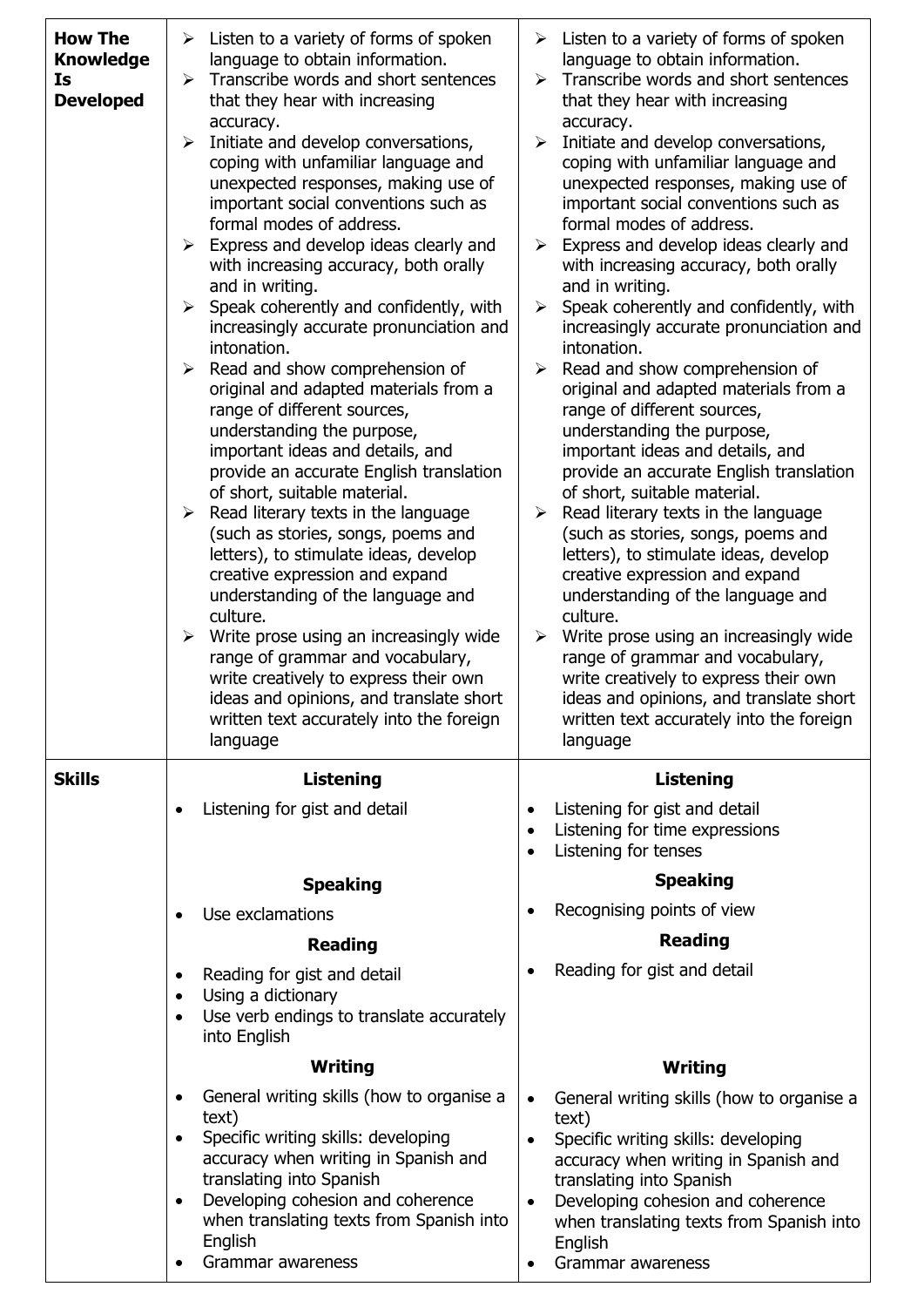|                                                    | Using time expressions                                                                                                                                                                                                                                                                                                          |                                                                                                                                                                                                                                                                                                                                                                                  |
|----------------------------------------------------|---------------------------------------------------------------------------------------------------------------------------------------------------------------------------------------------------------------------------------------------------------------------------------------------------------------------------------|----------------------------------------------------------------------------------------------------------------------------------------------------------------------------------------------------------------------------------------------------------------------------------------------------------------------------------------------------------------------------------|
| <b>Links To</b><br><b>Prior</b><br><b>Learning</b> | Places in the town<br>$\bullet$<br>The time<br>$\bullet$<br>Time expressions<br>٠<br>Present tense<br>$\bullet$<br>Near future tense<br>Colours<br>$\bullet$<br>Adjective patterns<br>$\bullet$<br>Preterite tense                                                                                                              | Vocabulary to describe where you live<br>$\bullet$<br>Adjectives<br>$\bullet$<br>Comparatives<br>$\bullet$<br>Activities on holiday vocabulary<br>$\bullet$<br>Near future tense<br>$\bullet$<br>Preterite tense<br>$\bullet$                                                                                                                                                    |
| Literacy/                                          | <b>Literacy</b>                                                                                                                                                                                                                                                                                                                 | <b>Literacy</b>                                                                                                                                                                                                                                                                                                                                                                  |
| <b>Numeracy</b>                                    | Analysing English grammar and literacy to<br>understand the following aspects of Spanish<br>grammar:-                                                                                                                                                                                                                           | Analysing English grammar and literacy to<br>understand the following aspects of Spanish<br>grammar:-                                                                                                                                                                                                                                                                            |
|                                                    | Use the 'we' form of -ar verbs<br>Use me 'gusta/me gustan' +<br>$\bullet$<br>'el/la/los/las'<br>Use adjectives correctly<br>$\bullet$<br>Use the correct words for 'a/some' and<br>$\bullet$<br>the.<br>Use 'hay/no hay'<br>$\bullet$<br>Use -er and -ir verbs<br>$\bullet$<br>Use sequencers<br>٠<br>Use the near future tense | Use the comparative<br>$\bullet$<br>Use the superlative<br>$\bullet$<br>Use the imperative (tú form)<br>$\bullet$<br>Use three tenses together<br>$\bullet$<br>Use 'mejor' and 'peor'<br>$\bullet$                                                                                                                                                                               |
|                                                    | <b>Numeracy</b>                                                                                                                                                                                                                                                                                                                 | <b>Numeracy</b>                                                                                                                                                                                                                                                                                                                                                                  |
|                                                    | Understanding and telling the time.                                                                                                                                                                                                                                                                                             | Talking about prices, different<br>$\bullet$<br>currencies<br>Calculating the best value option for<br>$\bullet$<br>summer camps                                                                                                                                                                                                                                                 |
| <b>Cross</b>                                       | <b>PSHE</b>                                                                                                                                                                                                                                                                                                                     | <b>PSHE</b>                                                                                                                                                                                                                                                                                                                                                                      |
| <b>Curricular</b>                                  | Expressing opinions and justifications<br>$\bullet$<br>and others respecting these views<br>Exploring the Kaleidoscope Question 'Is<br>$\bullet$<br>Spanish fashion as popular as in other<br>countries, for example in France/Italy?'                                                                                          | Expressing opinions and justifications<br>$\bullet$<br>and others respecting these views<br>Exploring the Kaleidoscope Question<br>$\bullet$<br>'What differences and similarities are<br>there between High Wycombe and<br>Barcelona?'                                                                                                                                          |
|                                                    | <b>SMSC</b>                                                                                                                                                                                                                                                                                                                     | <b>SMSC</b>                                                                                                                                                                                                                                                                                                                                                                      |
|                                                    | Reflecting on environmental impact of<br>fast fashion and the importance of<br>ethical choices when shopping for<br>clothes<br>Exploring sporting events in Spanish<br>$\bullet$<br>speaking countries.<br>Discussing daily routines and personal<br>٠<br>problems.                                                             | Reflecting on how activities and<br>$\bullet$<br>attractions are different depending on<br>where they are<br>Comparison of towns/villages and<br>$\bullet$<br>homes/flats in Spain/Spanish speaking<br>countries<br>Exploring cultural differences between<br>$\bullet$<br>Spanish and British towns/cities through<br>a cultural project ("Describing a<br>town/city in Spain") |
|                                                    | <b>Cross Curricular</b>                                                                                                                                                                                                                                                                                                         | <b>Cross Curricular</b>                                                                                                                                                                                                                                                                                                                                                          |
|                                                    | <b>Textiles:</b> Creating an outfit with<br>$\bullet$<br>recycling materials for a fashion show<br>English: Use correct grammatical<br>$\bullet$<br>terms, making presentations                                                                                                                                                 | <b>Geography: Locational knowledge</b><br>$\bullet$                                                                                                                                                                                                                                                                                                                              |